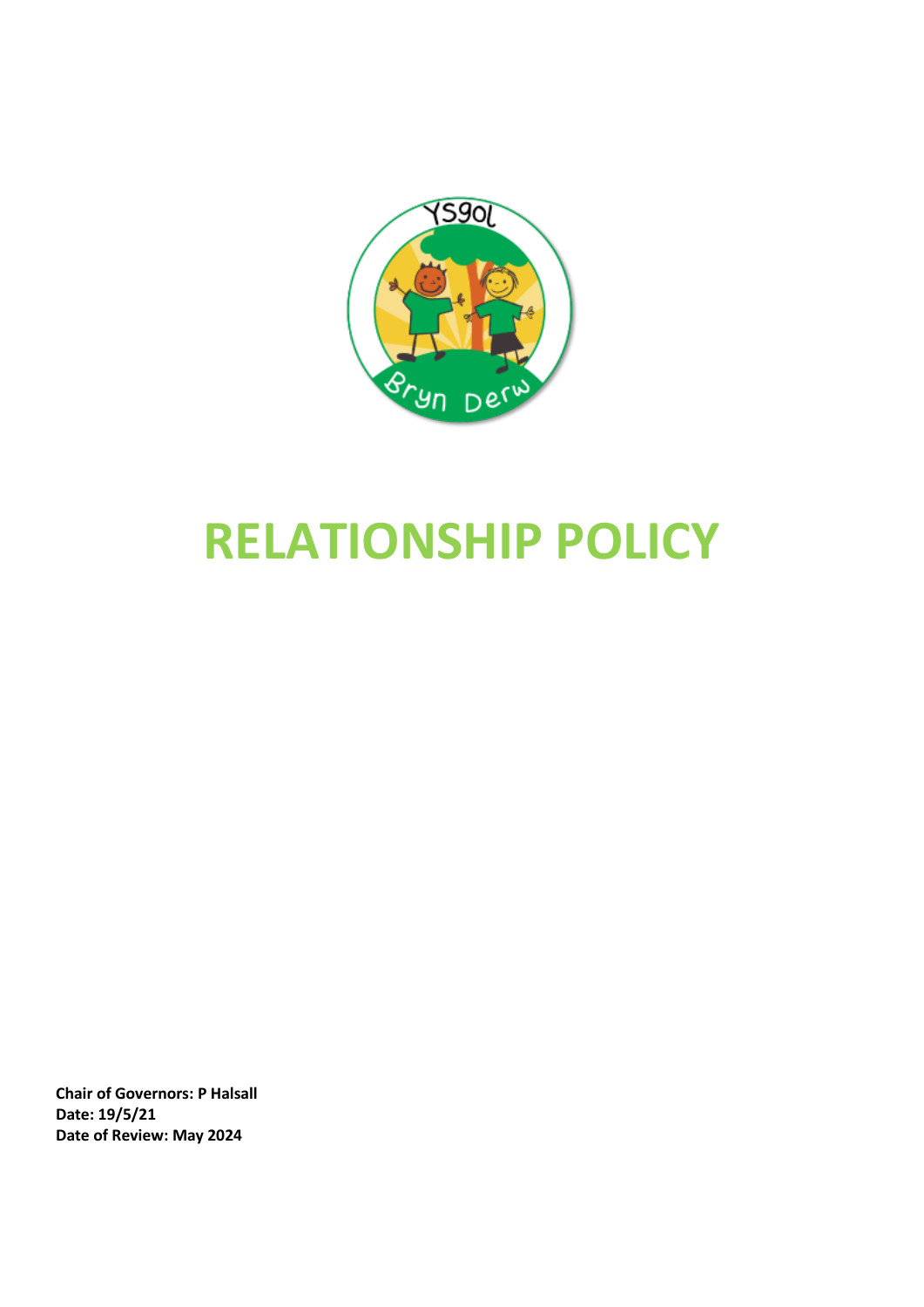## **Our school is invested in supporting the very best possible relational health between:**

- Parent and child
- Child and child
- Child and school staff
- Parent and school staff
- School staff and school staff
- School staff and Senior Leads
- School staff and external agencies

# **To this end our school is committed to educational practices, which Protect, Relate, Regulate and Reflect.**

### **Protect**

- The approach of 'Unconditional Positive Regard' is the golden thread which weaves itself throughout the school, in all that we do.
- Increased 'safety cues' in all aspects of the school day, e.g. meet and greet at transport, familiar staff teams, familiar routines.
- School staff trained in Trauma Informed Approaches including TIS and THRIVE practitioners. These staff model and train others in the 'PACE' modes of interaction (Hughes 2015): being warm, empathic, playful and curious (proven to shift children out of fight/flight/freeze positions.)
- The school have a PCP approach and work with a multidisciplinary team around each child to know individuals incredibly well. This information is fed into pupil One Page Profiles and updated regularly.
- School staff ensure that interactions with children are socially engaging not socially defensive, in order to decrease chances of children relating defensively (fight/flight/freeze.)
- A whole school commitment to Unconditional Positive Regard and a 'no shouting/raised voices' approach adopted by all (proven to be damaging psychologically and neurologically.)
- School staff will, in line with the Positive Behaviour Policy and using their Team Teach 95% de-escalation training, 'interactively repair' the occasions when they themselves move into defensiveness. Staff will use the script to provide a 'change of face' and regularly debrief and reflect on dialogues.
- The implementation of pedagogic interventions that help staff to get to know children better on an individual basis e.g. One Page Profiles, meetings with parents, carefully planned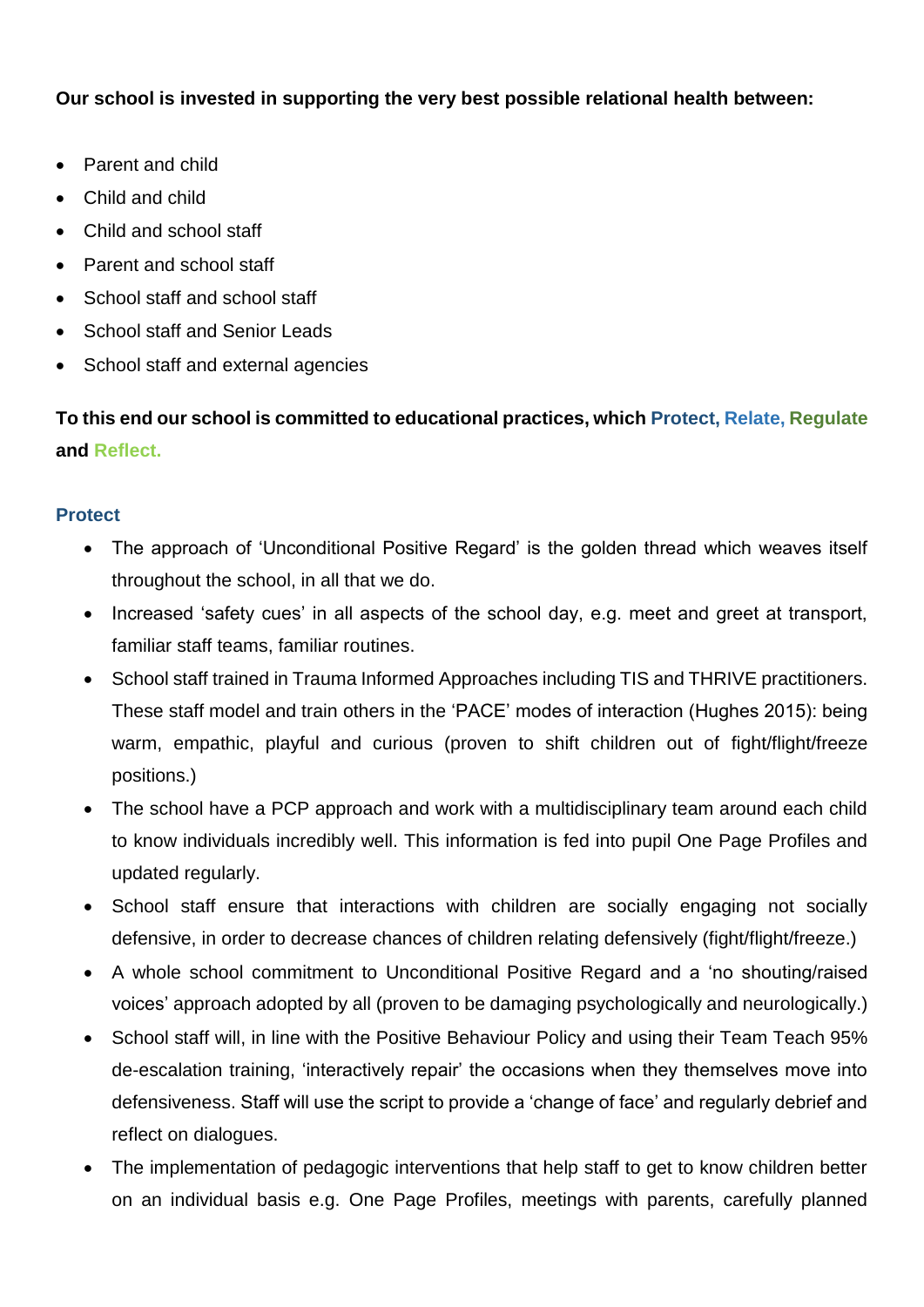transitions etc. Where appropriate, older pupils and those that are able to will contribute to these processes.

- All children and young people will have easy access on a daily basis to at least one named emotionally- available adult, and these children know when and where to find that adult. If the child does not wish to connect with this adult, an alternative person is found.
- School staff adjusting expectations around vulnerable children to correspond with their developmental capabilities and experience of traumatic stress. This will include removing vulnerable and traumatised children in a kind and non-judgmental way from situations they are not managing well. Staff to use pupil sensory profiles and the individual TIS and THRIVE action plans to support identified pupils closely.
- Where appropriate, a provision for children and young people of a clear, confidential and open system of self-referral for help/talk time.
- The nurturing of school staff in such a way that they feel truly valued and emotionally regulated enough to be able to interact throughout the school day with social engagement rather than defensiveness.

### **Relate**

- All school staff trained in emotional coaching and in relating to children in terms of the four key relational needs for secure attachment: affect attunement, empathy, soothing and containment.
- A whole school commitment to enabling children to see themselves, their relationships and the world more positively, rather than through a lens of threat, danger or self-blame.
- Relational opportunities for vulnerable children with emotionally available adults at school to enable them to make the shift from 'blocked trust' (not feeling psychologically safe with anyone) to trust, and from self-help to 'help seeking.'

#### **Regulate**

- The implementation of daily class routines, interventions and therapies designed to bring down stress hormone levels (e.g. from toxic to tolerable) in vulnerable children, enabling them to feel calm, soothed and safe. This is to support learning, quality of life and protect against stress-induced physical and mental illness, now and in later life.
- Evidence-based nurturing and regulatory interventions for identified learners that aim to repair psychological damage and brain damage caused by traumatic life experiences, through emotionally regulating and playful, enriched adult-child interactions.
- The emotional well-being and regulating of staff is treated as high priority in order to prevent burn-out, stress-related absence or leaving the profession, through stress-related illness, secondary trauma and/or feeling undervalued, blamed or shamed.